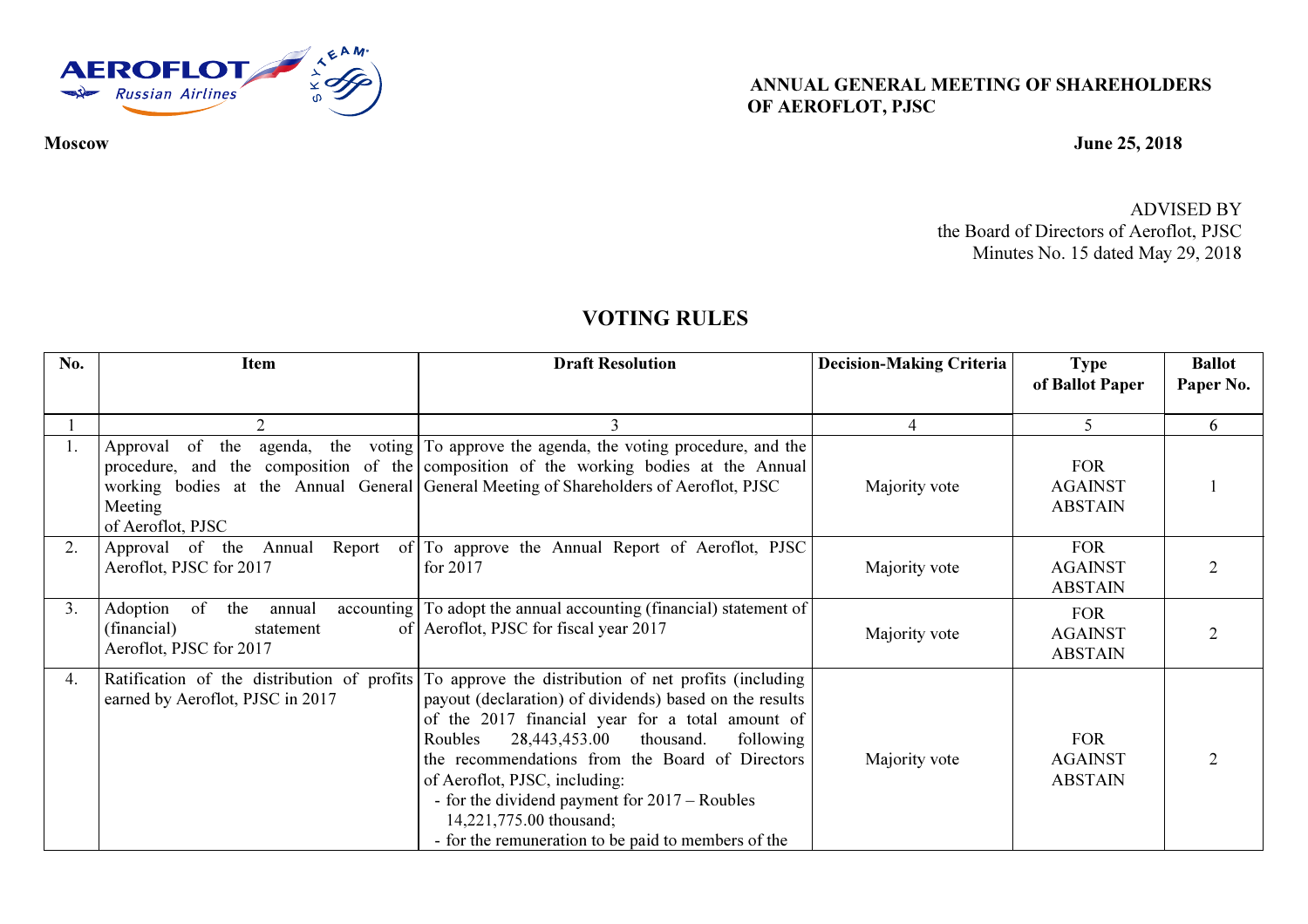|    |                                                                                                                                                                                                                                                                                                                                          | Audit Board - Roubles 3,334,45 thousand;<br>- for funding capital investments from the profits<br>Aeroflot, PJSC in 2017, the recoveries of the<br>to the changes made to the accounting policy in<br>2017 and for the reinforcement of the Special<br>Programs and Intervention Fund - Roubles<br>14,218,343.55 thousand.                                                                                                                                                                                                     | earned in 2017, the remuneration for employees of<br>negative retroactive adjustments for 2014-2016 due                                                                                                               |               |                                                |                |
|----|------------------------------------------------------------------------------------------------------------------------------------------------------------------------------------------------------------------------------------------------------------------------------------------------------------------------------------------|--------------------------------------------------------------------------------------------------------------------------------------------------------------------------------------------------------------------------------------------------------------------------------------------------------------------------------------------------------------------------------------------------------------------------------------------------------------------------------------------------------------------------------|-----------------------------------------------------------------------------------------------------------------------------------------------------------------------------------------------------------------------|---------------|------------------------------------------------|----------------|
| 5. | On the amount, dates and form of the 1. To pay in the manner prescribed by the applicable<br>dividends to be paid on the basis of the 2017 laws of the Russian Federation, by 10 August 2018,<br>performance<br>and<br>the<br>to determine the persons entitled to the results of the 2017 financial year, in the amount of<br>dividends | date dividends on the shares of PJSC Aeroflot based on the<br>Roubles 12.8053 per share, in specie, for a total<br>amount of Roubles 14,221,775.00 thousand.<br>2. Propose that the ordinary annual General<br>Shareholders' Meeting announces 6 July 2018 as the<br>record date for the purposes of distribution of<br>dividends on PJSC Aeroflot shares.                                                                                                                                                                     |                                                                                                                                                                                                                       | Majority vote | <b>FOR</b><br><b>AGAINST</b><br><b>ABSTAIN</b> | 2              |
| 6. | On the remuneration to be paid to the 1. To approve the size of personal compensation to the<br>members of the Aeroflot, PJSC Board of fixed remuneration for the members of the Board of<br>Directors                                                                                                                                   | Directors of PJSC Aeroflot in accordance with the<br>"Clause regarding compensation to the fixed<br>remuneration for the members of the Board of<br>Directors of PJSC Aeroflot", for the period between<br>01.07.2017 and 30.06.2018, in the maximum amount of<br>RUB 77,750,695, including:<br>1. L. Bergström<br>2. M.V. Voevodin<br>3. A.A. Germanovich<br>4. I.A. Kamenskoy<br>5. D.N. Peskov<br>6. M.I. Poluboyarinov<br>7. V.G. Savelyev<br>8. D.P. Saprykin<br>9. V.V. Sidorov<br>10. Y.B. Slyusar<br>11. S.V. Chemezov | RUB 8,181,818<br>RUB 8,181,818<br>RUB 10,380,000<br>RUB 10,380,000<br>RUB 8,400,000<br>RUB 9,000,000<br><b>RUB</b><br>$\theta$<br><b>RUB</b><br>$\boldsymbol{0}$<br>RUB 10,380,000<br>RUB 6,847,059<br>RUB 6,000,000. | Majority vote | <b>FOR</b><br><b>AGAINST</b><br><b>ABSTAIN</b> | $\overline{2}$ |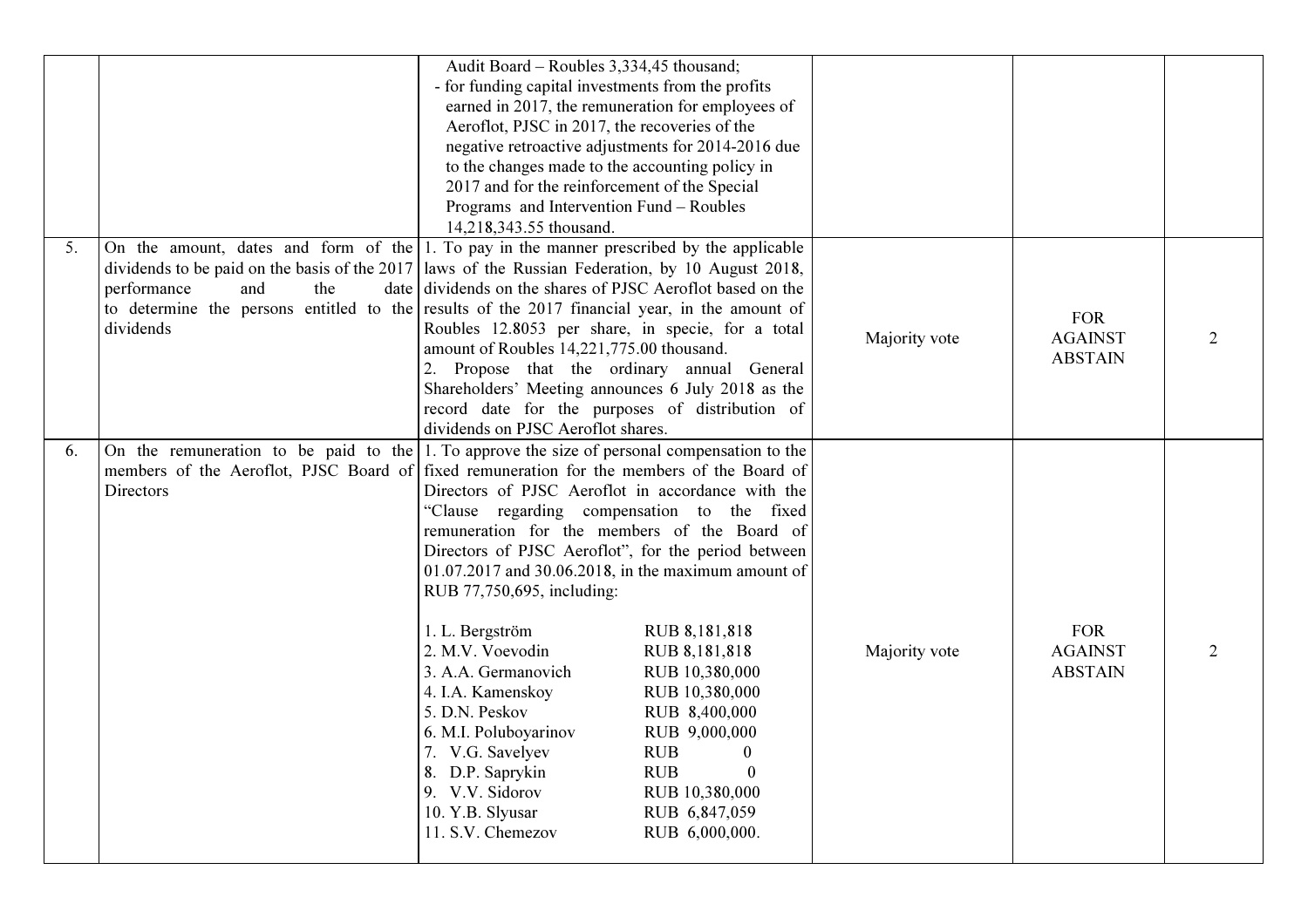| 2. To approve the size of personal compensation to the    |
|-----------------------------------------------------------|
| fixed remuneration for the members of the Board of        |
| Directors of PJSC Aeroflot in accordance with the         |
| "Clause regarding compensation to the fixed               |
| remuneration for the members of the Board of              |
| Directors of PJSC Aeroflot", for the period between       |
| 01.07.2016 and 30.06.2017, in the amount of:              |
| 1. M.Y. Alekseyev<br>RUB 1,050,000                        |
| 2. A.A. Germanovich<br>RUB 1,050,000                      |
| 3. I.A. Kamenskoy<br><b>RUB</b><br>30,000                 |
| <b>RUB</b><br>4. R.V. Pakhomov<br>30,000                  |
| 5. D.N. Peskov<br>RUB 1,650,000                           |
| 6. V.G. Savelyev<br><b>RUB</b><br>$\theta$                |
| <b>RUB</b><br>7. D.P. Saprykin<br>$\theta$                |
| 8. V.V. Sidorov<br><b>RUB</b><br>30,000                   |
| 9. Y.B. Slyusar<br>RUB 2,700,00                           |
| 10. S.V. Chemezov<br>RUB 3,847,059.                       |
|                                                           |
| The specified sums of the fixed remuneration for the      |
| period between $01.07.2017$ and $30.06.2018$ may be       |
| revised during the meetings of the Board of Directors     |
| and meetings of the Committees of the Board of            |
| Directors of PJSC Aeroflot in June 2018:                  |
|                                                           |
| 3. To approve the size of the pool of the interim         |
| remuneration of the long-term motivation programme,       |
| in accordance with paragraph 5.2.1. of the "Clause        |
| regarding remuneration and compensation paid to the       |
| member of the Board of Directors of PJSC Aeroflot"*       |
| for the period between $01.07.2016$ and $30.06.2017$ , in |
| the amount of RUB 187,281,100, paid in two equal          |
| parts:                                                    |
| 3.1. The first part, totalling RUB 93,640,550 is paid to  |
| the members of the Board of Directors of PJSC             |
| Aeroflot in July 2018 in the following way:               |
| 1. M.Y. Alekseyev<br>RUB 9,270,500                        |
| 2. K.G. Androsov<br>RUB 10,246,750                        |
| 3. A.A. Germanovich<br>RUB 11,409,850                     |
| 4. I.A. Kamenskoy<br>RUB 12,336,900                       |
| 5. R.V. Pakhomov<br>RUB 12,336,900                        |
|                                                           |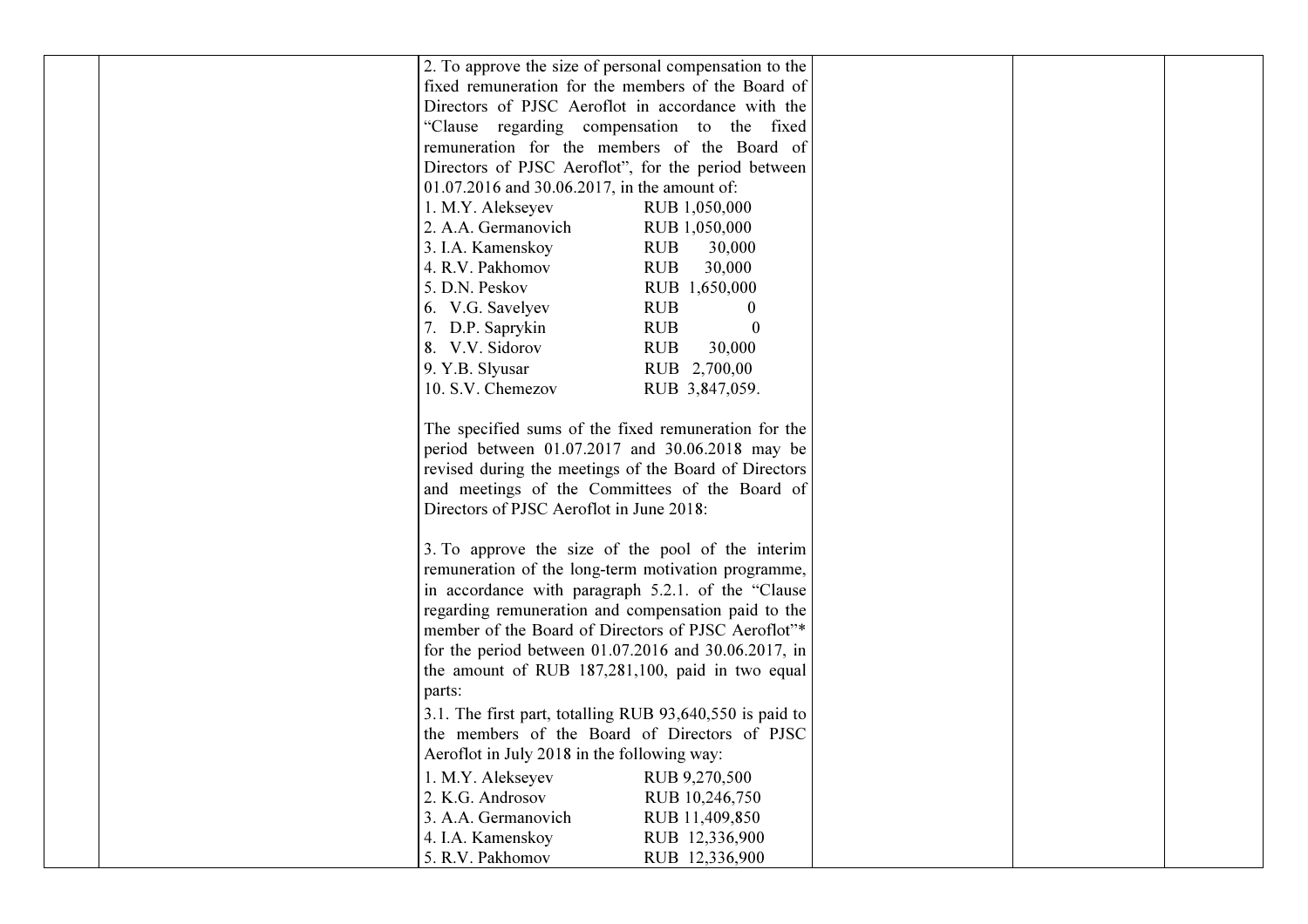| 6. D.N. Peskov                                          | RUB 9,983,650                  |  |  |
|---------------------------------------------------------|--------------------------------|--|--|
| 6. V.G. Savelyev                                        | <b>RUB</b>                     |  |  |
| 7. D.P. Saprykin                                        | <b>RUB</b><br>$\boldsymbol{0}$ |  |  |
| 8. V.V. Sidorov                                         | RUB 12,336,900                 |  |  |
| 9. Y.B. Slyusar                                         | RUB 8,557,400                  |  |  |
|                                                         |                                |  |  |
| 10. S.V. Chemezov                                       | RUB 6,711,700                  |  |  |
|                                                         |                                |  |  |
| *) Terms of the long-term motivation programme for      |                                |  |  |
| Board members can be found in the new edition of the    |                                |  |  |
| "Statute on remuneration and compensation to            |                                |  |  |
| members of the Board of Directors of PJSC Aeroflot",    |                                |  |  |
|                                                         |                                |  |  |
| approved by the AGM on 26.06.2017.                      |                                |  |  |
| **) Following recalculation of remuneration in          |                                |  |  |
| accordance with the new edition of the "Statute on      |                                |  |  |
| remuneration and compensation to members of the         |                                |  |  |
| Board of Directors of PJSC Aeroflot", the size of fixed |                                |  |  |
| remuneration paid to Kirill Androsov for the period     |                                |  |  |
| between 01.07.2016 and 30.06.2017 decreased by RUB      |                                |  |  |
| 900,000. Given that fixed remuneration was already      |                                |  |  |
|                                                         |                                |  |  |
| paid to Board members, the size of the remuneration     |                                |  |  |
| pool due to be paid to Kirill Androsov under the long-  |                                |  |  |
| term motivation programme for the period between        |                                |  |  |
| $01.07.2016$ and $30.06.2017$ decreased proportionally  |                                |  |  |
| by RUB 900,000.                                         |                                |  |  |
|                                                         |                                |  |  |
| 3.2. The second part, totalling RUB 93,640,550 is paid  |                                |  |  |
| to the members of the Board of Directors of PJSC        |                                |  |  |
|                                                         |                                |  |  |
| Aeroflot in July 2019 in the following way:             |                                |  |  |
| 1. M.Y. Alekseyev                                       | RUB 9,270,500                  |  |  |
| 2. K.G. Androsov                                        | RUB 10,246,750                 |  |  |
| 3. A.A. Germanovich                                     | RUB 11,409,850                 |  |  |
| 4. I.A. Kamenskoy                                       | RUB 12,336,900                 |  |  |
| 5. R.V. Pakhomov                                        | RUB 12,336,900                 |  |  |
| 6. D.N. Peskov                                          | RUB 9,983,650                  |  |  |
| 6. V.G. Savelyev                                        | <b>RUB</b><br>$\bf{0}$         |  |  |
| 7. D.P. Saprykin                                        | <b>RUB</b><br>$\Omega$         |  |  |
| 8. V.V. Sidorov                                         |                                |  |  |
|                                                         | RUB 12,336,900                 |  |  |
| 9. Y.B. Slyusar                                         | RUB 8,557,400                  |  |  |
| 10. S.V. Chemezov                                       | RUB 6,711,700                  |  |  |
|                                                         |                                |  |  |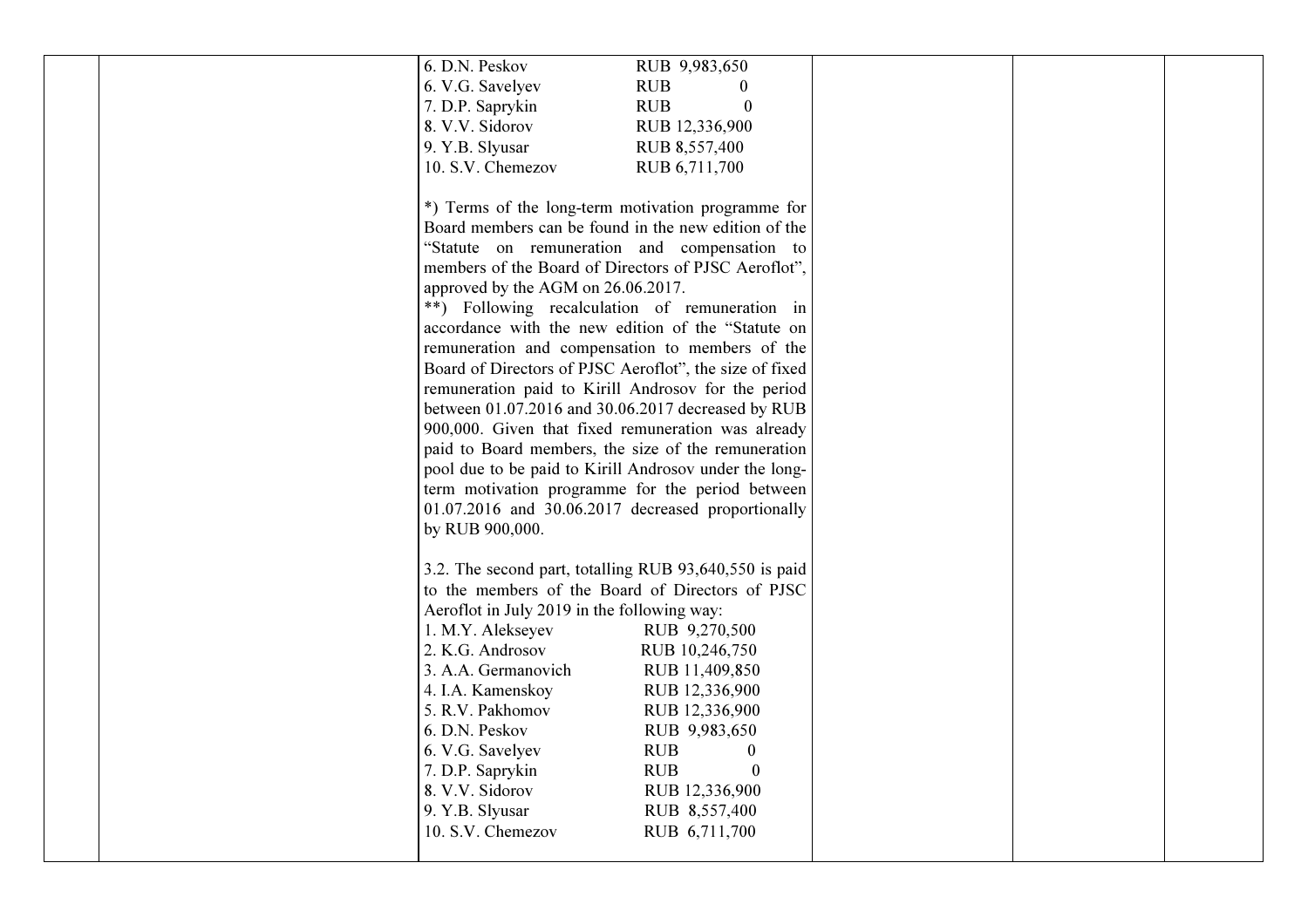| 7.  |                                         | On the remuneration to be paid to the $\Gamma$ To approve the size of remuneration for the Audit    |                          |                    |                             |
|-----|-----------------------------------------|-----------------------------------------------------------------------------------------------------|--------------------------|--------------------|-----------------------------|
|     | members of the Audit Board of Aeroflot, | Committee of PJSC Aeroflot:                                                                         |                          |                    |                             |
|     | PJSC.                                   | 1. I.V. Belikov<br>RUB 1,867,294                                                                    |                          | <b>FOR</b>         |                             |
|     |                                         | 2.<br>M.V. Sorokin<br><b>RUB</b><br>$\Omega$                                                        | Majority vote            | <b>AGAINST</b>     |                             |
|     |                                         | 3.<br>Y.S. Nikitina<br>RUB 1,467,159                                                                |                          | <b>ABSTAIN</b>     |                             |
|     |                                         | S.I. Ubugunov<br><b>RUB</b><br>4.<br>$\mathbf{0}$                                                   |                          |                    |                             |
|     |                                         | 5. V.P. Shipilov<br><b>RUB</b><br>$\mathbf{0}$                                                      |                          |                    |                             |
| 8.  |                                         | Election of the members of the Aeroflot, To elect the below eleven members of the Aeroflot,         |                          |                    |                             |
|     | <b>PJSC Board of Directors</b>          | PJSC Board of Directors:                                                                            |                          |                    |                             |
|     |                                         | 1. M.V. Voevodin;                                                                                   |                          |                    |                             |
|     |                                         | 2. A.A. Germanovich;                                                                                |                          |                    |                             |
|     |                                         | 3. I.A. Kamenskoy;                                                                                  |                          | Nominees for       |                             |
|     |                                         | 4. Lars Erik Anders Bergström;                                                                      | The highest number of    | Election to        |                             |
|     |                                         | 5. A.N. Nazarov;                                                                                    | votes                    | Aeroflot, PJSC     | 3                           |
|     |                                         | 6. R.V. Pakhomov;                                                                                   | in cumulative voting     | Board              |                             |
|     |                                         | 7. D.N. Peskov;                                                                                     |                          | of Aeroflot, PJSC  |                             |
|     |                                         | 8. M.I. Poluboyarinov;                                                                              |                          |                    |                             |
|     |                                         | 9. V.G. Savelyev;                                                                                   |                          |                    |                             |
|     |                                         | 10. V.V. Sidorov;                                                                                   |                          |                    |                             |
|     |                                         | 11. Y.B. Slyusar;                                                                                   |                          |                    |                             |
|     |                                         | 12. S.V. Chemezov                                                                                   |                          |                    |                             |
| 9.  |                                         | Election of members of the Aeroflot, PJSC To elect the below five members of the Aeroflot, PJSC     |                          | Nominees for       |                             |
|     | <b>Audit Board</b>                      | Audit Board:                                                                                        |                          | Election to        |                             |
|     |                                         | 1. I.V. Belikov<br>4. M.V. Sorokin                                                                  | Majority vote            | the Audit Board of | $\mathcal{D}$               |
|     |                                         | 2. Y.S. Nikitina<br>5. V.P. Shipilov                                                                |                          | of Aeroflot, PJSC  |                             |
|     |                                         | 3. S.I. Ubugunov                                                                                    |                          |                    |                             |
| 10. | of<br>Approval                          | auditors 1. To approve HLB Vneshaudit, JSC as the auditor of                                        |                          |                    |                             |
|     | of Aeroflot, PJSC for 2018              | the RAS annual accounting (financial) statement                                                     |                          | <b>FOR</b>         |                             |
|     |                                         | of Aeroflot, PJSC for 2018.                                                                         | Majority vote            | <b>AGAINST</b>     | $\mathcal{D}_{\mathcal{L}}$ |
|     |                                         | 2. To approve PricewaterhouseCoopers Audit, JSC as                                                  |                          | <b>ABSTAIN</b>     |                             |
|     |                                         | the auditor of the IFRS consolidated financial                                                      |                          |                    |                             |
|     |                                         | statement of Aeroflot, PJSC (Aeroflot Group) for 2018                                               |                          |                    |                             |
| 11  | the<br>related<br>On<br>party           | transaction The draft resolution with regards to the approval of the                                | The highest number of    |                    |                             |
|     |                                         | in respect of liability insurance to cover the transaction is set out in Ballot Paper No. 4 for the | votes of all             | <b>FOR</b>         |                             |
|     |                                         | Board members, officers and Aeroflot, PJSC   Annual General Meeting of Shareholders of Aeroflot,    | Shareholders who are not | <b>AGAINST</b>     |                             |
|     | for 2018-2021                           | <b>PJSC</b>                                                                                         | related party to the     | <b>ABSTAIN</b>     |                             |
|     |                                         |                                                                                                     | transaction              |                    |                             |